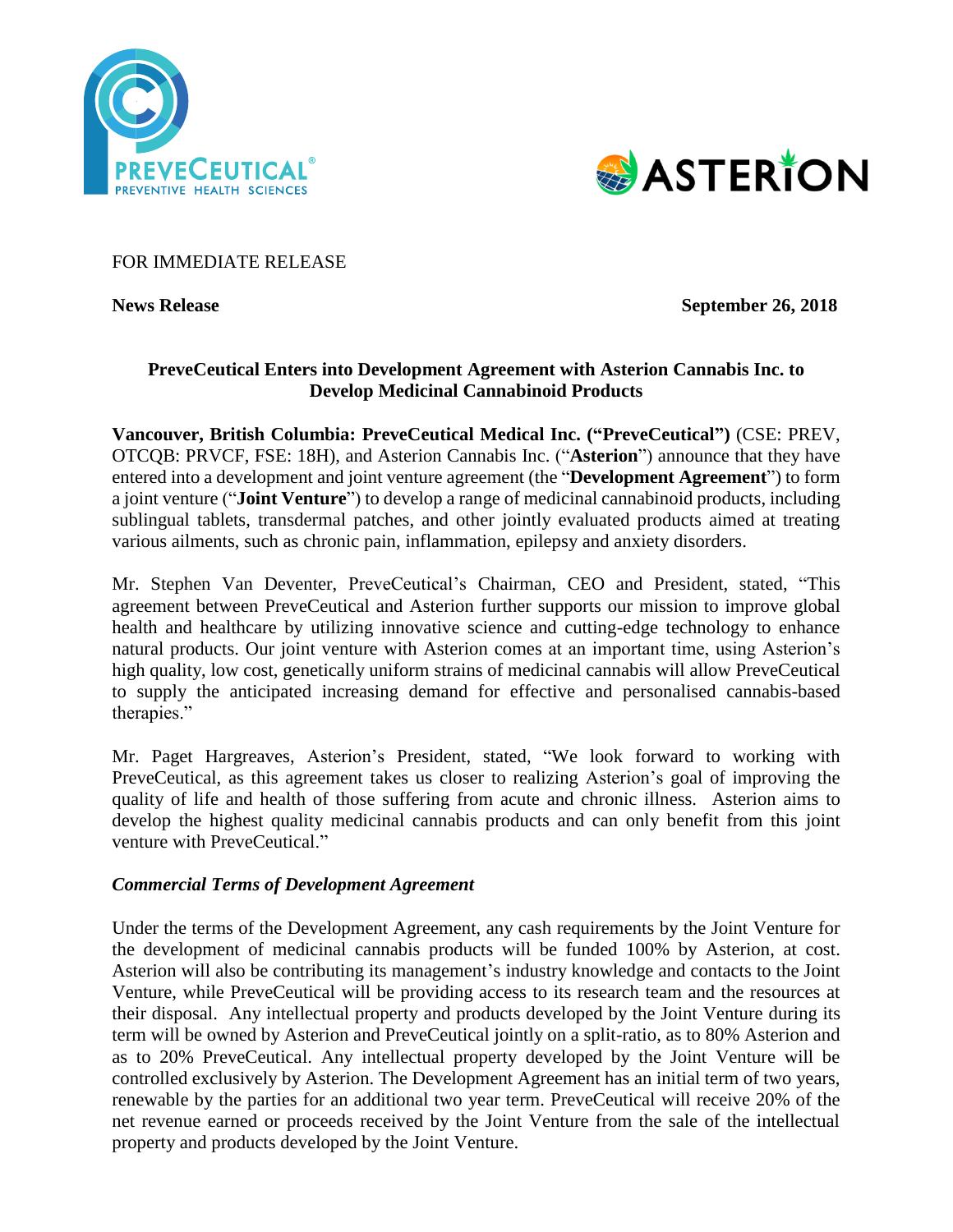As PreveCeutical entered into the Development Agreement with current and former directors and executive officers of PreveCeutical (the "**Related Parties**"), the Development Agreement constitutes a related party transaction pursuant to Multilateral Instrument 61-101 - *Protection of Minority Security Holders in Special Transactions* ("**MI 61-101**"). PreveCeutical relied on Sections 5.5(a) and 5.7(1)(a) of MI 61-101 for an exemption from the formal valuation and minority shareholder approval requirements, respectively, of MI 61-101, as, at the time the Development Agreement was entered into by PreveCeutical, neither the fair market value of the subject matter of, nor the fair market value of the consideration for the Development Agreement exceeded 25% of PreveCeutical's market capitalization.

## *About PreveCeutical*

PreveCeutical is a health sciences company that develops innovative options for preventive and curative therapies utilizing organic and nature identical products.

PreveCeutical aims to be a leader in preventive health sciences and currently has five research and development programs, including: dual gene therapy for curative and prevention therapies for type 2 diabetes and obesity; a Sol-gel drug delivery program; Nature Identical™ peptides for treatment of various ailments; non-addictive analgesic peptides as a replacement to the highly addictive analgesics such as morphine, fentanyl and oxycodone; and a therapeutic product for treating athletes who suffer from concussions (mild traumatic brain injury).

PreveCeutical sells CELLB9®, an Immune System Booster. CELLB9® is an oral solution containing polarized and potentiated essential minerals extracted from a novel peptide obtained from Caribbean Blue Scorpion venom. This product is available on PreveCeutical's website.

For more information about PreveCeutical, please visit www.PreveCeutical.com, follow us on Twitter: http://twitter.com/PreveCeuticals and Facebook: [www.facebook.com/PreveCeutical.](http://www.facebook.com/PreveCeutical)

#### *About Asterion*

Asterion is a Canadian cannabis company with operations in Australia, specializing in medicinal cannabis with a goal of becoming an industry leader in next generation cannabis products. Asterion is focused on the future of precision agriculture and aims to produce the highest quality genetically uniform cannabis strains, at an affordable price.

Asterion is led by a team of highly experienced executives with over 120 years of combined experience in medicinal cannabis, renewable energy, capital markets, and other highly relevant sectors across North America, Oceania, Europe, Africa and Asia.

#### *On Behalf of the Boards of Directors*

PREVECEUTICAL MEDICAL INC. ASTERION CANNABIS INC. *"Stephen Van Deventer" "Paget Hargreaves"* Chairman, CEO and President President